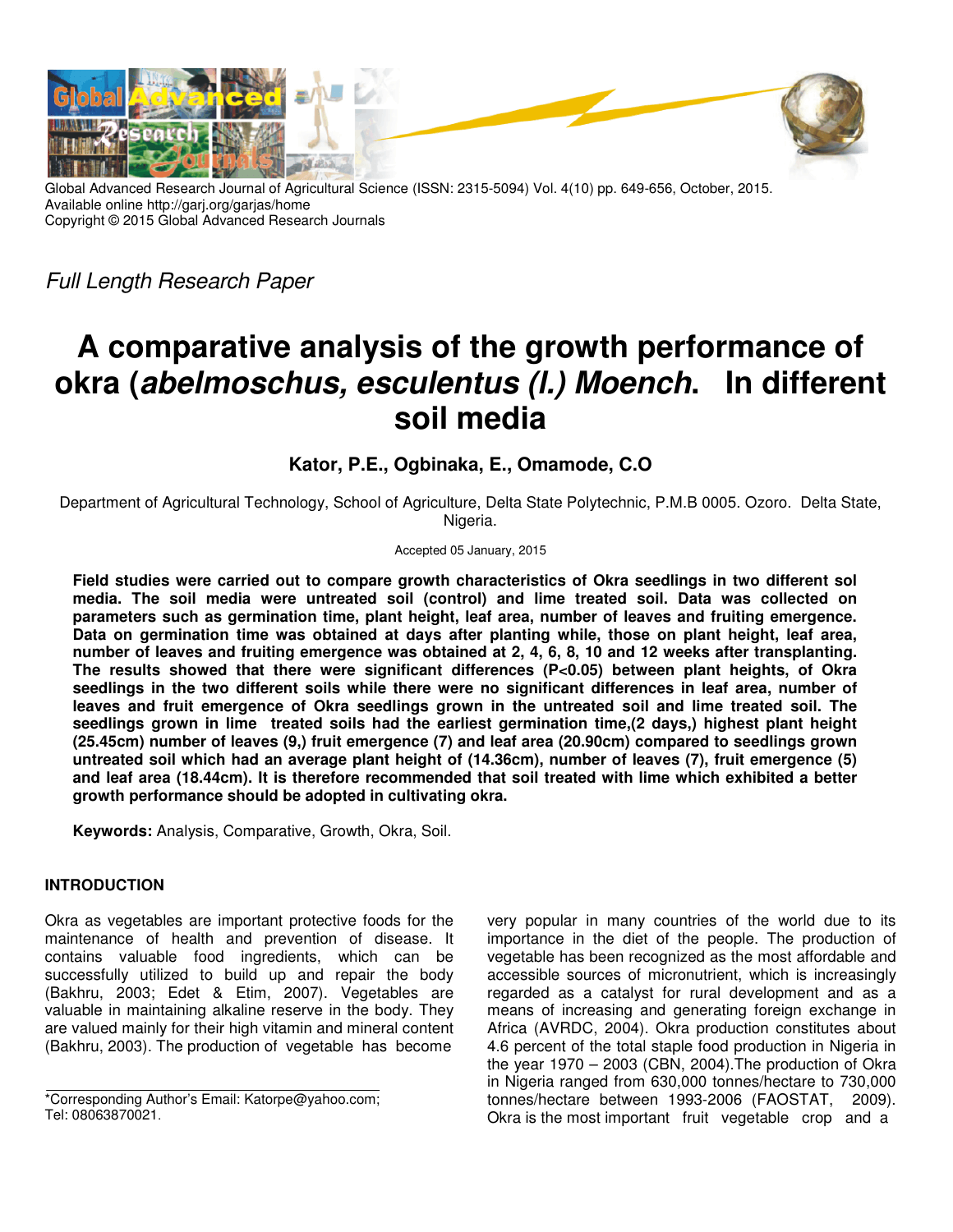source of calorie (4550 Kcal/kg) for human consumption. It ranks first before other vegetable crops (Babatunde, Omotesho & Sholotan, 2007). It is one of the most commonly grown vegetable crops in the tropics. Okra cultivation and production has been widely practiced because of its importance to the economy and development and can be found in almost every market in Africa.

Okra is grown on a wide range of soils, provided the internal soil drainage is good. Soils high in organic matter are preferred. The addition of lime or dolomite may be necessary during soil preparation to bring the pH to about 6.0 to 6.5. However, Okra is known not to grow in water logged soils but in soils that are well drained and rich in manure. Okra grows in well drained soil with a range of pH of 6.0 to 6.5 to neutral. Addition of lime further reduces the pH. However, the addition of substances such as kerosene, petrol and lime is expected to alter its component nutrients and produce varying effects. These effects on Okra growth may be more preferable and beneficial to farmers. The basic growth pattern in annuals such as Okra is characterized by three main phases of growth; (i) establishment and seedling growth stage (ii) period of rapid growth, stem elongation and flowering as well as (iii) the ripening and senescence stage. (Harper, 1988). The sigmoid shape curve is produced by the normal growth pattern. However, soil amendments may generate variations in growth pattern. Hence the present study ascertains the comparative effects of untreated soil and soil treated with lime on the growth performance of Okra.

## **MATERIALS AND METHODS**

Field studies were carried out in the Teaching and Research Farm in the School of Agriculture of the Delta State Polytechnic Ozoro during the 2014 rainy season. Ozoro lies at Latitude  $05^{\circ}$  30°N and Longitude  $06^{\circ}$  28°E in the tropical rainforest belt and it is usually characterized by a rainfall period ranging from March to November. The mean annual rainfall ranges from 2220mm to 2500mm. The rainfall distribution is such that the peak is encountered in the month of June and July. The mean annual temperature is  $22^{\circ}$ C with  $32^{\circ}$ C as maximum. The area is characterized by level ground with sandy loam soil and the previous cropping system has been mixed.

## **Pre-planting operations, Land Preparation and Planting**

A Soil test was carried out to ascertain the components of the untreated soil and the soil treated with lime to ascertain their components in the Soil Science Laboratory of the Delta State University, Asaba Campus. The results are as shown in Tables 6 and 7.

The untreated soil was collected and placed in a sack. The sack containing one head pan of untreated soil alone was regarded as control. On the other hand, 1ml of lime was thoroughly mixed with one headpan of soil and placed in another sack. Subsequently, three (3) Okra seeds were planted per hole in each of the untreated and treated soil at a depth of 2.5cm in the nursery. The Okra seeds were allowed to grow into a seedling up to the 3 leave stage after which the seedlings were transplanted to the field. The field was prepared before transplanting by clearing, packing all the debris and tilling the soil. The experimental area consisted of 4 plots, with each measuring 1.8m x 2.4m, while the treatments were made up of two different soil media i.e. untreated soil and soil treated with lime. The treatments were replicated two times, fitted into Randomized Complete Block Design. The Okra variety Ladyfinger used was procured from Natural Institute of Horticultural Research (NIHORT), Ibadan. The plots were kept weed free by manually weeding the area at every two week interval without any application of pesticides and fertilizer or manure.

## **Data Collection and Analysis**

Data on germination time and percentage was collected in the nursery with regards to days after planting. Starting from the second week after transplanting for a period of 12 weeks, data on plant height, leaf area, number of leaves and fruiting emergence was collected.

The data were then subjected to analysis using t-test statistics at 5% level of significance.

## **RESULTS AND DISCUSSION**

Table 1 shows effect of soil media on germination time and percentage. The soil media comprising soil and lime had 100% germination within 2 days after planting, while the untreated (control) had 80% germination within 3 days after planting.

- \* Planting Date  $10^{th}$  June 2014
- \* Germination Date (Soil + Lime),  $12^{th}$  June, 2014
	- Germination Date (Control),  $13^{th}$  June, 2014.

 The data implies that the germination time for Okra seeds grown in soil media treated with lime is quicker. Two propositions in this regard are that the presence of lime in the soil may promote easy disintegration of the seed coat and enhance greater imbibition of water for faster seed germination.

Effect of soil media on plant height are shown in Table 2. Data obtained shows that the soil media treated with lime recorded Okra seedling height variations of 10.40cm, 2 WATP, 11.70cm 4WATP, 22.30cm 6WATP, 35.10cm 8WATP, 36.00cm 10WATP and 37.20cm 12WATP. An average height of 25.45cm over the period for soil media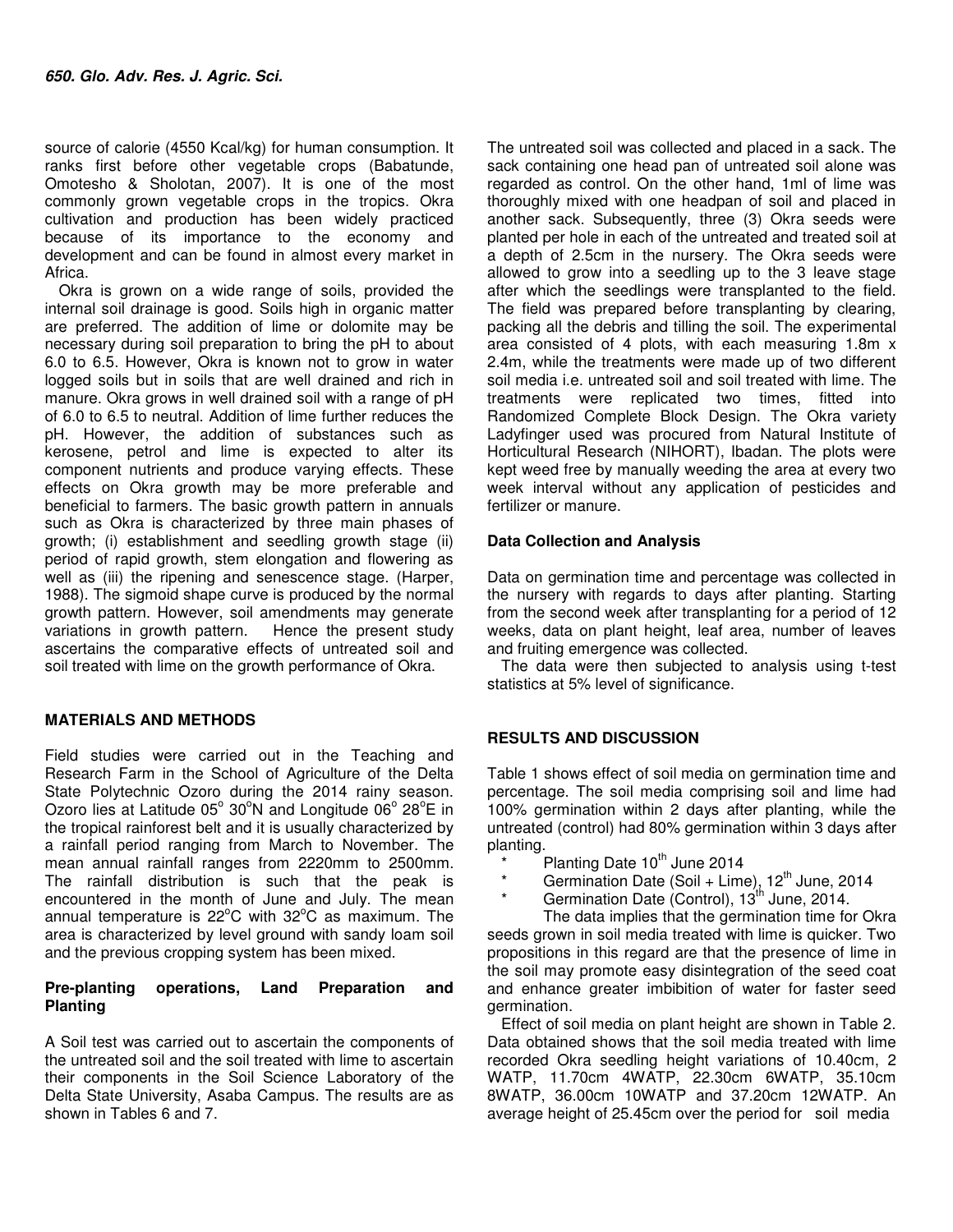#### **Table 1. Effect of Soil Media on Germination Time and Percentage**

| <b>Soil Media</b> | <b>Germination Time (days)</b> | <b>Germination Percentage</b> |
|-------------------|--------------------------------|-------------------------------|
| Soil + Lime       |                                | 100.00                        |
| Control           |                                | 80.00                         |

 *Source: Field Data, 2014.* 

#### **Table 2. Soil Media and Plant Height**

| Treatment   | 2WATP   | <b>4 WATP</b> | 6 WATP  | 8 WATP  | <b>10 WATP</b> | <b>12 WATP</b> | Average |
|-------------|---------|---------------|---------|---------|----------------|----------------|---------|
| Soil + Lime | 10.40cm | 70cm          | 22.30cm | 35.10cm | 36.00cm        | 37.20cm        | 25.45cm |
| Control     | 8.04cm  | 9.00cm        | 9.50cm  | 18.20cm | 19.20cm        | 22.20cm        | 14.36cm |

 *Source: Field Data, 2014* 

#### **Table 3. Soil Media and Number of Leaves**

| Treatment  | 2WATP | <b>4 WATP</b> | 6 WATP | 8 WATP | 10 WATP               | <b>12 WATP</b> | Average |
|------------|-------|---------------|--------|--------|-----------------------|----------------|---------|
| Soil +Lime |       | b             |        | 0      | - 1<br>$\cdot$ $\sim$ | 15             | 9.33    |
| Control    |       | .             |        |        |                       | 10             |         |

 *Source: Field Data, 2014* 

#### **Table 4. Soil Media and Fruit Emergence**

| <b>Treatment</b> | 8WATP | 9WATP | 10 WATP | <b>11WATP</b> | 12WATP | Average                       |
|------------------|-------|-------|---------|---------------|--------|-------------------------------|
| Soil<br>Lime     |       |       |         |               | -      | $\overline{\phantom{a}}$<br>. |
| Control          |       |       |         |               |        | 5.4                           |

 *Source: Field Data, 2014*

treated with lime can be identified. On the other hand, the Okra seedlings growth in untreated soil recorded 8.04cm 2 WATP, 9.00cm 4WATP, 9.50cm 6WATP, 18.20cm 8WATP, 19.20cm 10WATP and 22.20cm 12WATP. An average height of 14.36cm over the period for soil media for untreated soil (control) can be identified. The data indicates that Okra seedlings sown in soil media treated with the lime grows to a higher height.

Table 3 reveals effect of soil media on number of leaves. The soil media treated with lime recorded 5 leaves 2 WATP, 6 leaves 4WATP, 8 leaves 6WATP, 10 leaves 8WATP, 12 leaves 10WATP and 15 leaves 12WATP. An average of 9.33 over the period for soil media with lime can be identified. On the other hand, the control recorded 4 leaves 2 WATP, 5 leaves 4WATP, 6 leaves 6WATP, 8 leaves 8WATP, 9 leaves 10WATP and 10 leaves 12WATP. An average of 7 leaves over the period for untreated soil (control) can be identified. It can therefore be stated that Okra seedlings grown in soil media treated with lime produced the greater number of leaves. This has the capability of increasing photosynthesis in plants thereby guaranteeing greater yield from the plants.

Table 4 showed effect of soil media on fruit emergence. The soil media treated with lime and that of control started recording fruit emergence at 8WATP. Specifically, the soil treated with lime recorded 2 fruits 8WATP, 4 fruits 9WATP, 7 fruits 10WATP, 11 fruits 11WATP and 12 fruits 12WATP. The average number of fruits over the period was 7.2. On the other hand, the control recorded 1 fruit 8WATP, 3 fruits 9WATP, 5 fruits 10WATP, 7 fruits 11WATP and11 fruits 12 WATP. The average number of fruits over the period was 5.4. The data indicated that the Okra seedlings sown in soil media treated with lime produced greater yield of fruits. This lays credence to the fact that a relationship exists between soil components and fruit production in crops.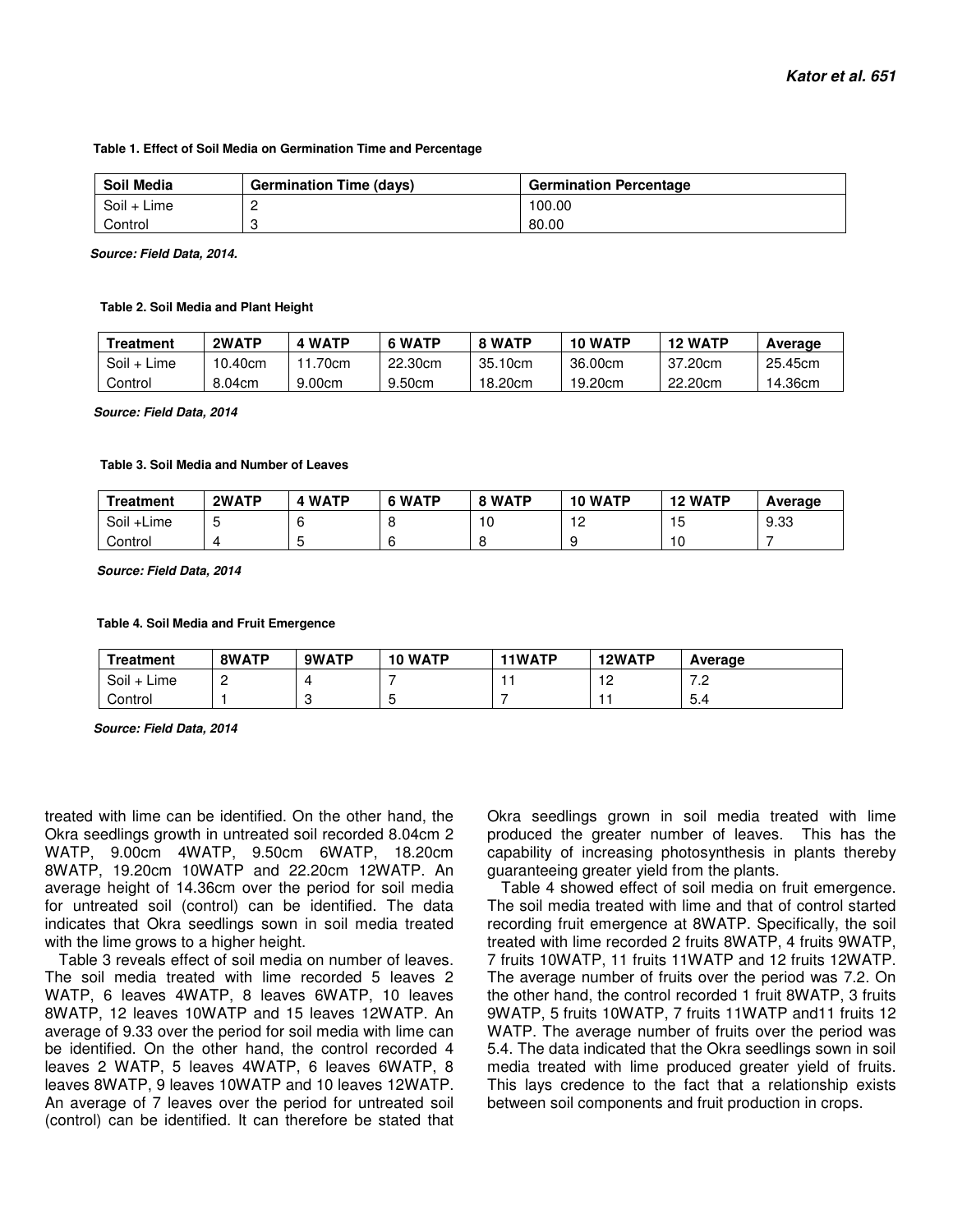#### **Table 5. Soil Media and Leaf Area**

| <b>Freatment</b> | 2WATP | <b>WATP</b><br>4 | 6 WATP  | 8 WATP  | <b>10 WATP</b> | <b>12 WATP</b> | Average  |
|------------------|-------|------------------|---------|---------|----------------|----------------|----------|
| Soil + Lime      | 73cm  | 16.47cm          | 17.37cm | 24.67cm | 26.33cm        | 24.4cm         | 20.895cm |
| Control          | .33cm | .73cm            | 14.73cm | 20.67cm | 24.13cm        | 25.07cm        | 18.443cm |

 *Source: Field Data, 2014* 

 **Table 6. Characteristics of Untreated Soil** 

| <b>Parameters</b>     | <b>Measure Values</b> |
|-----------------------|-----------------------|
| Clay                  | 16%                   |
| Silt                  | 10%                   |
| Fine sand             | 50%                   |
| Coarse sand           | 24%                   |
| <b>Total sand</b>     | 74%                   |
| <b>Textural class</b> | Loamy sand            |
| <b>Bulk density</b>   | 1.25g/dm              |
| Porosity              | 47.1%                 |
| <b>MWDD</b>           | 1.203                 |
| <b>MWDW</b>           | 0.816                 |
| Ph(H20)               | 5.6                   |
| Pf (KCL)              | 4.1                   |
| Carbon                | 0.64%                 |
| Organic matter        | 1.10%                 |
| Nitrogen              | 0.24%                 |
| Sodium                | 0.05meg/100g          |
| Potassium             | 0.03meg/100g          |
| Calcium               | 0.50meg/100g          |
| Magnesium             | 0.59meg/100g          |
| <b>ACBC</b>           | 5.2meg/100g           |
| <b>BCES</b>           | 4.8meg/100g           |
| <b>B.Sat</b>          | 25%                   |
| Phosphorous           | 3.5%                  |
| Aluminum              | 2.8%                  |
| Hydrogen              | 0.8%                  |
| Exchangeable acidity  | 3.6%                  |

*MWDD= Mean Weight Diameter Dry, MMDW = Mean Weight Source: Laboratory Test, 2014*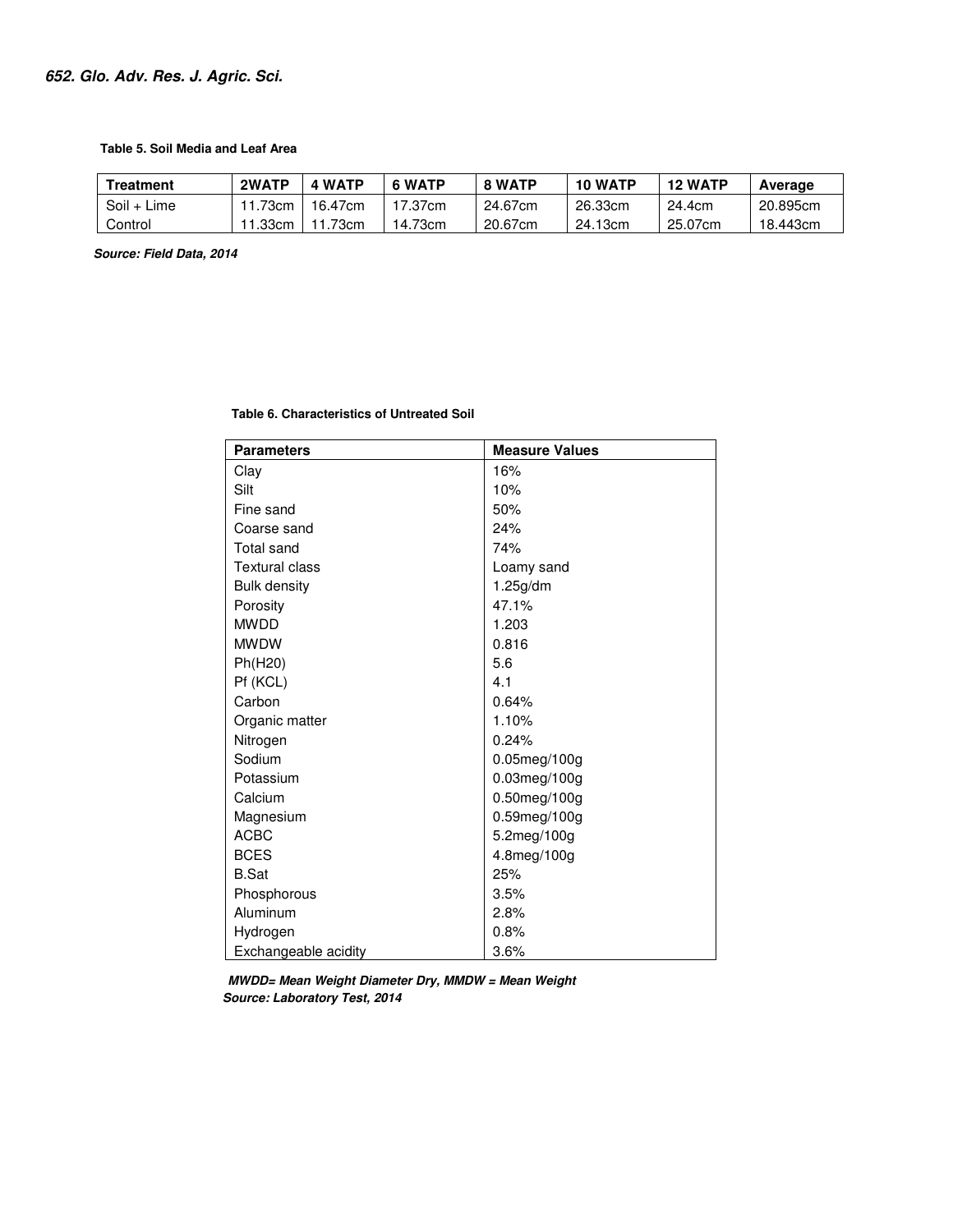| <b>Parameters</b>     | <b>Measure Values</b> |
|-----------------------|-----------------------|
| Clay                  | 16%                   |
| Silt                  | 10%                   |
| Fine sand             | 50%                   |
| Coarse sand           | 24%                   |
| Total sand            | 74%                   |
| <b>Textural class</b> | Loamy sand            |
| <b>Bulk density</b>   | 1.25g/dm              |
| Porosity              | 47.1%                 |
| <b>MWDD</b>           | 1.203                 |
| <b>MWDW</b>           | 0.816                 |
| Ph(H20)               | 4.6                   |
| Pf (KCL)              | 4.0                   |
| Carbon                | 0.64%                 |
| Organic matter        | 1.10%                 |
| Nitrogen              | 0.24%                 |
| Sodium                | $0.05$ meg/100g       |
| Potassium             | 0.03meg/100g          |
| Calcium               | $0.50$ meg/100g       |
| Magnesium             | 0.59meg/100g          |
| <b>ACBC</b>           | 5.2meg/100g           |
| <b>BCES</b>           | 4.8meg/100g           |
| <b>B.Sat</b>          | 25%                   |
| Phosphorous           | 3.5%                  |
| Aluminum              | 2.8%                  |
| Hydrogen              | 0.8%                  |
| Exchangeable acidity  | 3.5%                  |

 **Table 7. Characteristics of Lime treated soil** 

 *MWDD= Mean Weight Diameter Dry, MMDW = Mean Weight Source: Laboratory Test, 2014* 

#### **Table 8. Comparative Analysis of Growth Parameters of Okra Seedling in Lime Treated and Untreated Soils**

| <b>Parameter</b> |   | Sample A     | Sample B |        | $\mathbf{S}^2$ | $S_{\mathbf{X}}$ | $\mathbf{t}_{\mathrm{cal}}$ | $\mathbf{I}_{\text{tab}}$ | <b>Decision</b> |
|------------------|---|--------------|----------|--------|----------------|------------------|-----------------------------|---------------------------|-----------------|
|                  | N | $\mathbf{x}$ | N        | x      |                |                  |                             |                           |                 |
| Plant height     | 6 | 25.34        | II 6     | 14.36  | 506.90         | 13               | 0.84                        | 0.700                     | Significant     |
| Number of leaves | 6 | 9.33         | II 6     | 7.00   | 76.33          | 5.04             | 0.46                        | 0.700                     | N. Significant  |
| Fruit Emergence  | ь | 7.20         | 6        | 5.40   | 3.90           | 4.643            | 0.39                        | 0.700                     | N. Significant  |
| Leaf area        | 6 | 20.86        | 6        | 18.443 | 42.73          | 3.77             | 0.64                        | 0.700                     | N. Significant  |

### **P>0.05**.

\*Sample A – Lime treated soil containing seedlings \*Sample A – Untreated soil containing seedlings(control)

Table 5 indicates effect of soil media on leaf area. The soil media treated with lime recorded 11.73cm 2WATP, 16.47cm 4WATP, 17.37cm 6WATP, 24.67cm 6WATP, 26.33cm 10WATP and 29.40cm 12WATP. An average leaf

area of 20.90cm over the period for soil media treated with lime can be identified. On the other hand, the control recorded 11.33cm 2WATP, 11.73cm 4WATP, 14.73cm 6WATP, 20.67cm 6WATP, 24.13cm 10WATP and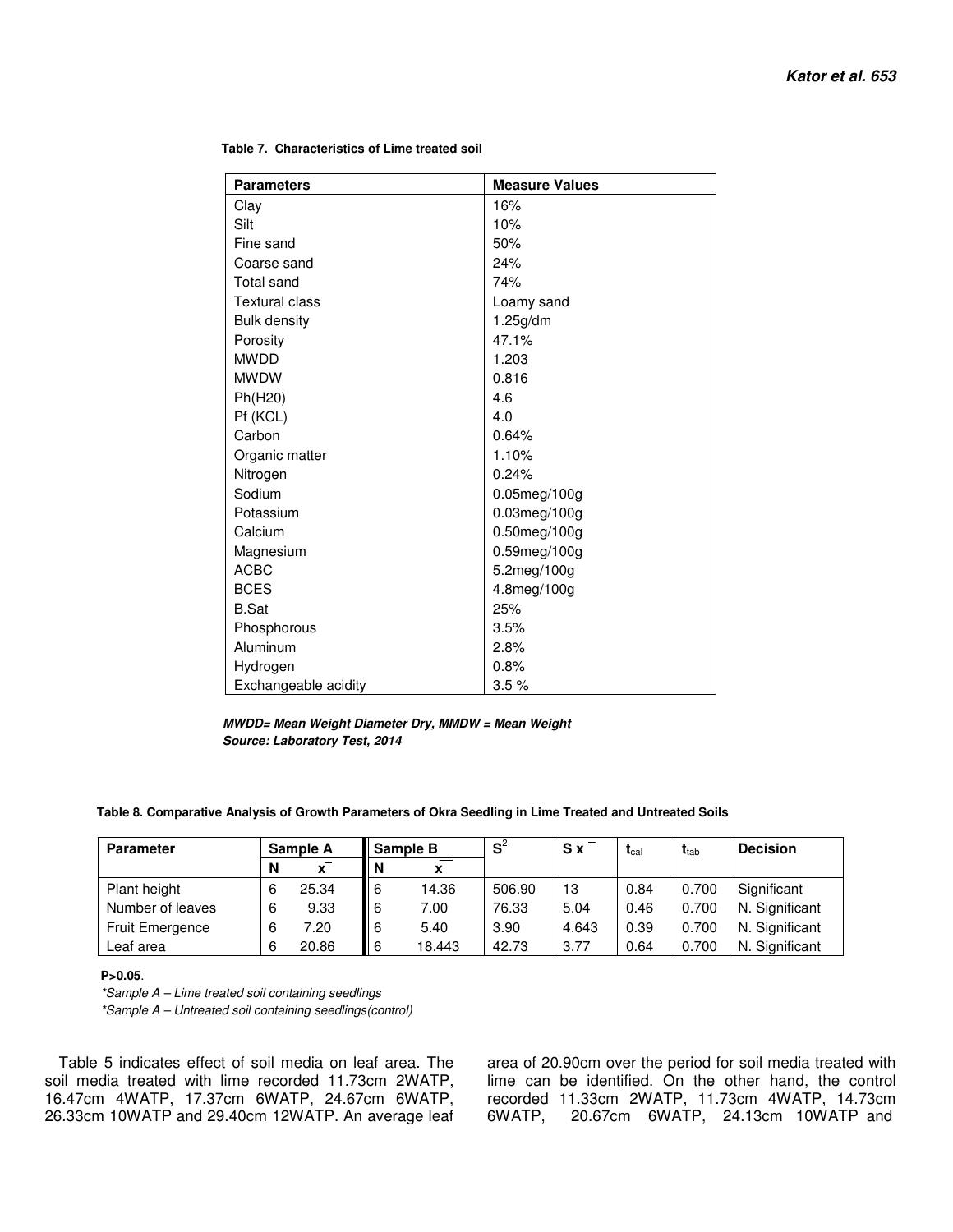

 **Figure 1. Growth pattern relating to plant height of okra seedlings in lime treated and untreated soils** 



 **Figure II. Growth pattern relating to number of leaves of okra seedlings on lime treated and untreated soils**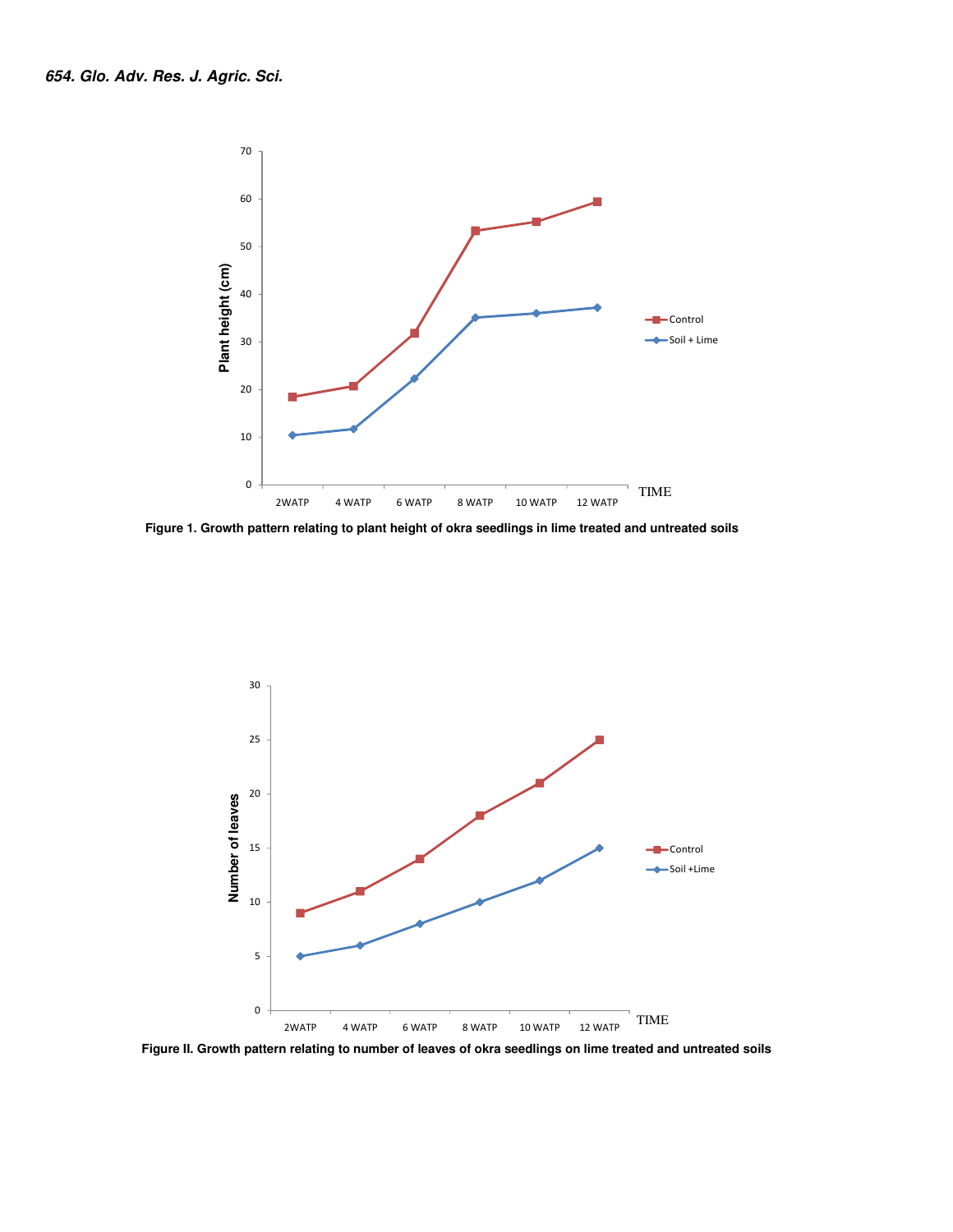

 **Figure III. Growth pattern relating to fruit emergence of okra seedlings in lime treated and untreated soils** 



 **Figure IV. Growth pattern relating to leaf area of okra seedlings in lime treated and untreated soils** 

25.07cm 12WATP. An average leaf area of 18.44cm over the period for control can be identified. It can therefore be stated that the Okra seedlings grown in soil media treated with lime produced a higher leaf area. The plants growing in the lime treated soil that produce a larger leaf area have

a larger photosynthetic area capable of greater food production.

Furthermore, the growth pattern of okra seedlings as indicated in Figure 1-IV indicate the sigmoid shaped growth curve for annual plants. For all the parameters measured,